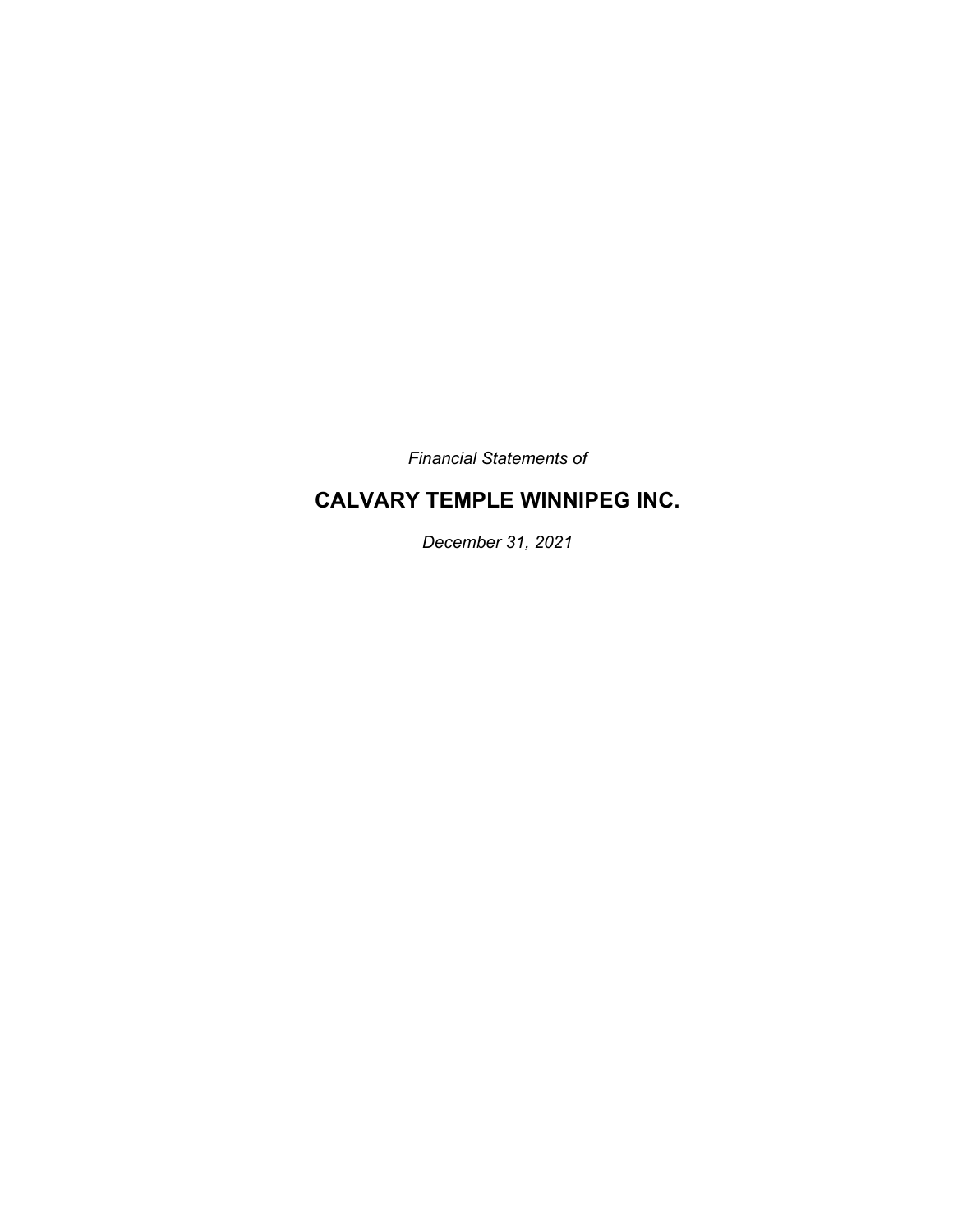# **Deloitte.**

Deloitte LLP 360 Main Street Suite 2300 Winnipeg MB R3C 3Z3 Canada

Tel: (204) 942-0051 Fax: (204) 947-9390

## **Independent Auditor's Report** Fax: (204) 947-6<br>
www.deloitte.ca

To the Members of Calvary Temple Winnipeg Inc.

#### **Qualified Opinion**

We have audited the financial statements of Calvary Temple Winnipeg Inc. (the "Church"), which comprise the statement of financial position as at December 31, 2021, and the statements of operations and surplus for the General Fund, Building Fund and Missionary Fund, and statement of cash flows for the year then ended, and notes to the financial statements, including a summary of significant accounting policies (collectively referred to as the "financial statements").

In our opinion, except for the possible effects of the matter described in the *Basis for Qualified Opinion* section of our report, the accompanying financial statements present fairly, in all material respects, the financial position of the Church as at December 31, 2021, and the results of its operations and its cash flows for the year then ended in accordance with Canadian accounting standards for not-for-profit organizations.

#### **Basis for Qualified Opinion**

In common with many not-for-profit organizations, the Church derives revenue from donations and fundraising activities, the completeness of which is not susceptible to satisfactory audit verification. Accordingly, our verification of these revenues was limited to the amounts recorded in the records of the Church and we were not able to determine whether any adjustments might be necessary to recorded contributions, the excess (deficiency) of receipts over disbursements, and cash flows from operations for the year ended December 31, 2021, current assets as at December 31, 2021, and net assets as at January 1 and December 31, 2021.

We conducted our audit in accordance with Canadian generally accepted auditing standards ("Canadian GAAS"). Our responsibilities under those standards are further described in the *Auditor's Responsibilities for the Audit of the Financial Statements* section of our report. We are independent of the Church in accordance with the ethical requirements that are relevant to our audit of the financial statements in Canada, and we have fulfilled our other ethical responsibilities in accordance with these requirements. We believe that the audit evidence we have obtained is sufficient and appropriate to provide a basis for our qualified audit opinion.

#### **Responsibilities of Management and Those Charged with Governance for the Financial Statements**

Management is responsible for the preparation and fair presentation of the financial statements in accordance with Canadian accounting standards for not-for-profit organizations, and for such internal control as management determines is necessary to enable the preparation of financial statements that are free from material misstatement, whether due to fraud or error.

In preparing the financial statements, management is responsible for assessing the Church's ability to continue as a going concern, disclosing, as applicable, matters related to going concern and using the going concern basis of accounting unless management either intends to liquidate the Church or to cease operations, or has no realistic alternative but to do so.

Those charged with governance are responsible for overseeing the Church's financial reporting process.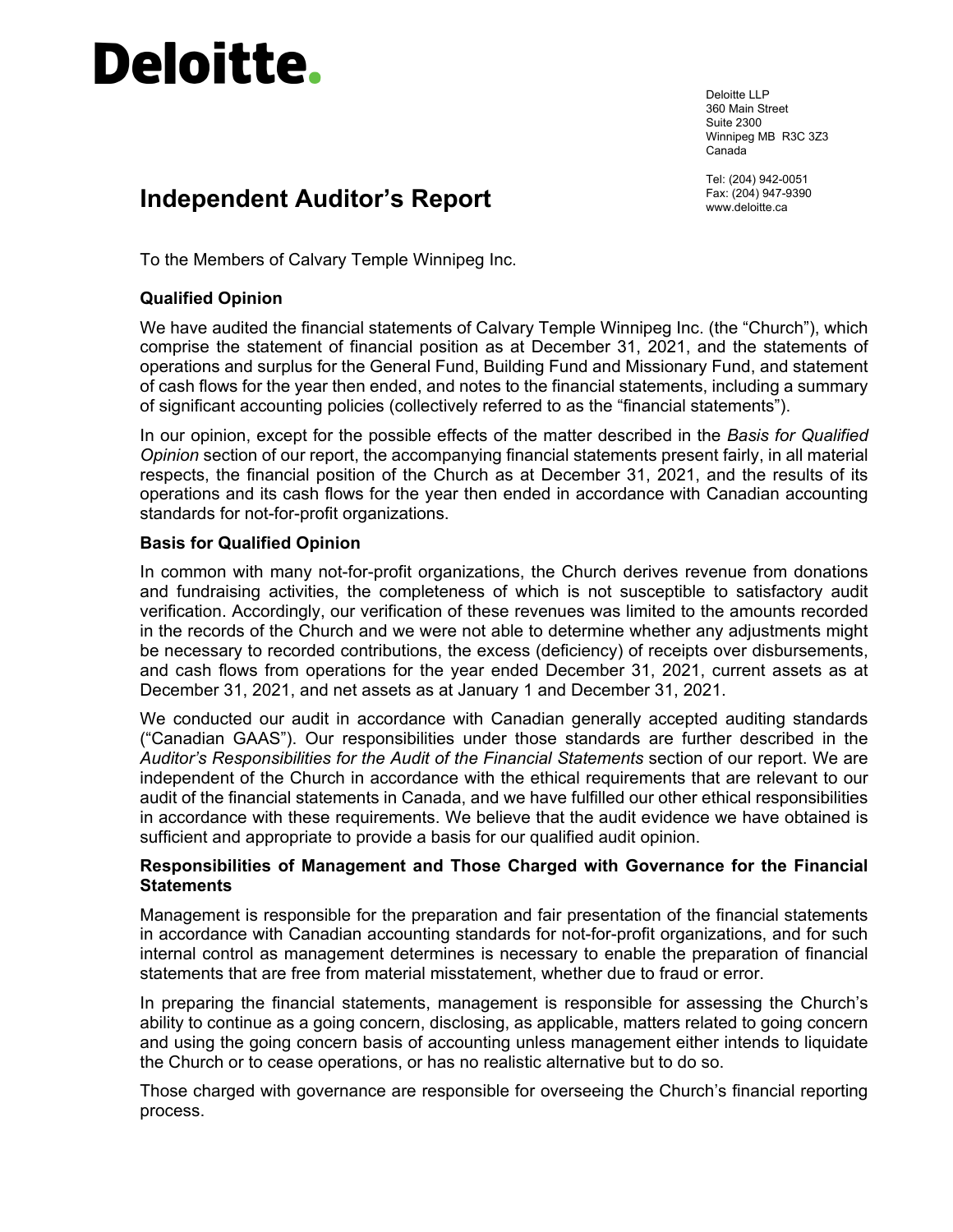#### **Auditor's Responsibilities for the Audit of the Financial Statements**

Our objectives are to obtain reasonable assurance about whether the financial statements as a whole are free from material misstatement, whether due to fraud or error, and to issue an auditor's report that includes our opinion. Reasonable assurance is a high level of assurance, but is not a guarantee that an audit conducted in accordance with Canadian GAAS will always detect a material misstatement when it exists. Misstatements can arise from fraud or error and are considered material if, individually or in the aggregate, they could reasonably be expected to influence the economic decisions of users taken on the basis of these financial statements.

As part of an audit in accordance with Canadian GAAS, we exercise professional judgment and maintain professional skepticism throughout the audit. We also:

- Identify and assess the risks of material misstatement of the financial statements, whether due to fraud or error, design and perform audit procedures responsive to those risks, and obtain audit evidence that is sufficient and appropriate to provide a basis for our opinion. The risk of not detecting a material misstatement resulting from fraud is higher than for one resulting from error, as fraud may involve collusion, forgery, intentional omissions, misrepresentations, or the override of internal control.
- Obtain an understanding of internal control relevant to the audit in order to design audit procedures that are appropriate in the circumstances, but not for the purpose of expressing an opinion on the effectiveness of the Church's internal control.
- Evaluate the appropriateness of accounting policies used and the reasonableness of accounting estimates and related disclosures made by management.
- Conclude on the appropriateness of management's use of the going concern basis of accounting and, based on the audit evidence obtained, whether a material uncertainty exists related to events or conditions that may cast significant doubt on the Church's ability to continue as a going concern. If we conclude that a material uncertainty exists, we are required to draw attention in our auditor's report to the related disclosures in the financial statements or, if such disclosures are inadequate, to modify our opinion. Our conclusions are based on the audit evidence obtained up to the date of our auditor's report. However, future events or conditions may cause the Church to cease to continue as a going concern.
- Evaluate the overall presentation, structure and content of the financial statements, including the disclosures, and whether the financial statements represent the underlying transactions and events in a manner that achieves fair presentation.

We communicate with those charged with governance regarding, among other matters, the planned scope and timing of the audit and significant audit findings, including any significant deficiencies in internal control that we identify during our audit.

eloitte up

Chartered Professional Accountants

Winnipeg, Manitoba February 17, 2022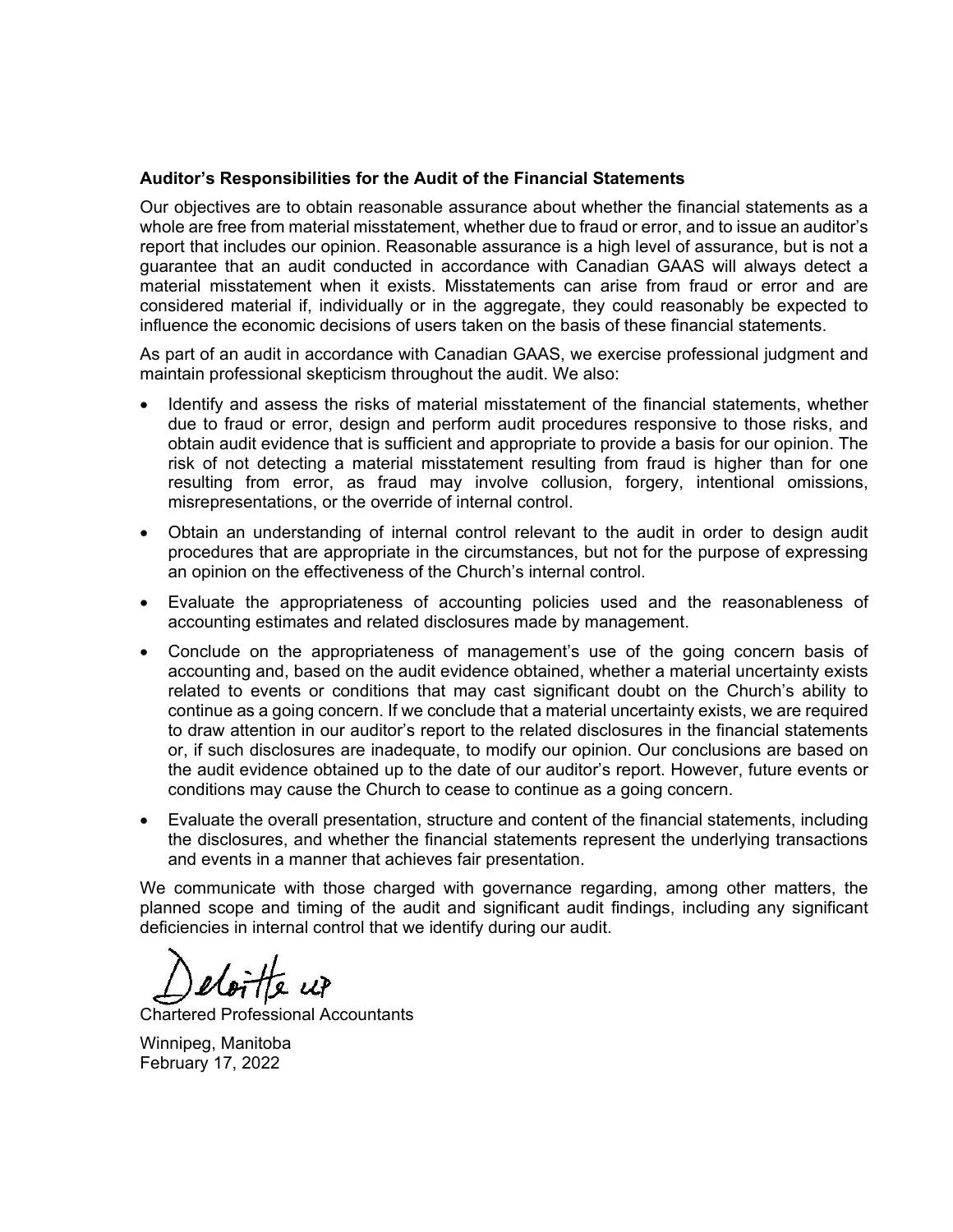## **TABLE OF CONTENTS**

|                                               | Page           |
|-----------------------------------------------|----------------|
| Statement of Operations and Surplus (Deficit) |                |
| <b>General Fund</b>                           | 1              |
| <b>Building Fund</b>                          | $\overline{2}$ |
| <b>Missionary Fund</b>                        | 3              |
| <b>Statement of Financial Position</b>        | 4              |
| <b>Statement of Cash Flows</b>                | 5              |
| Notes to the Financial Statements             | $6 - 11$       |
| Schedule of Disbursements - General Fund      | 12             |
| Schedule of Disbursements - Missionary Fund   | $13 - 14$      |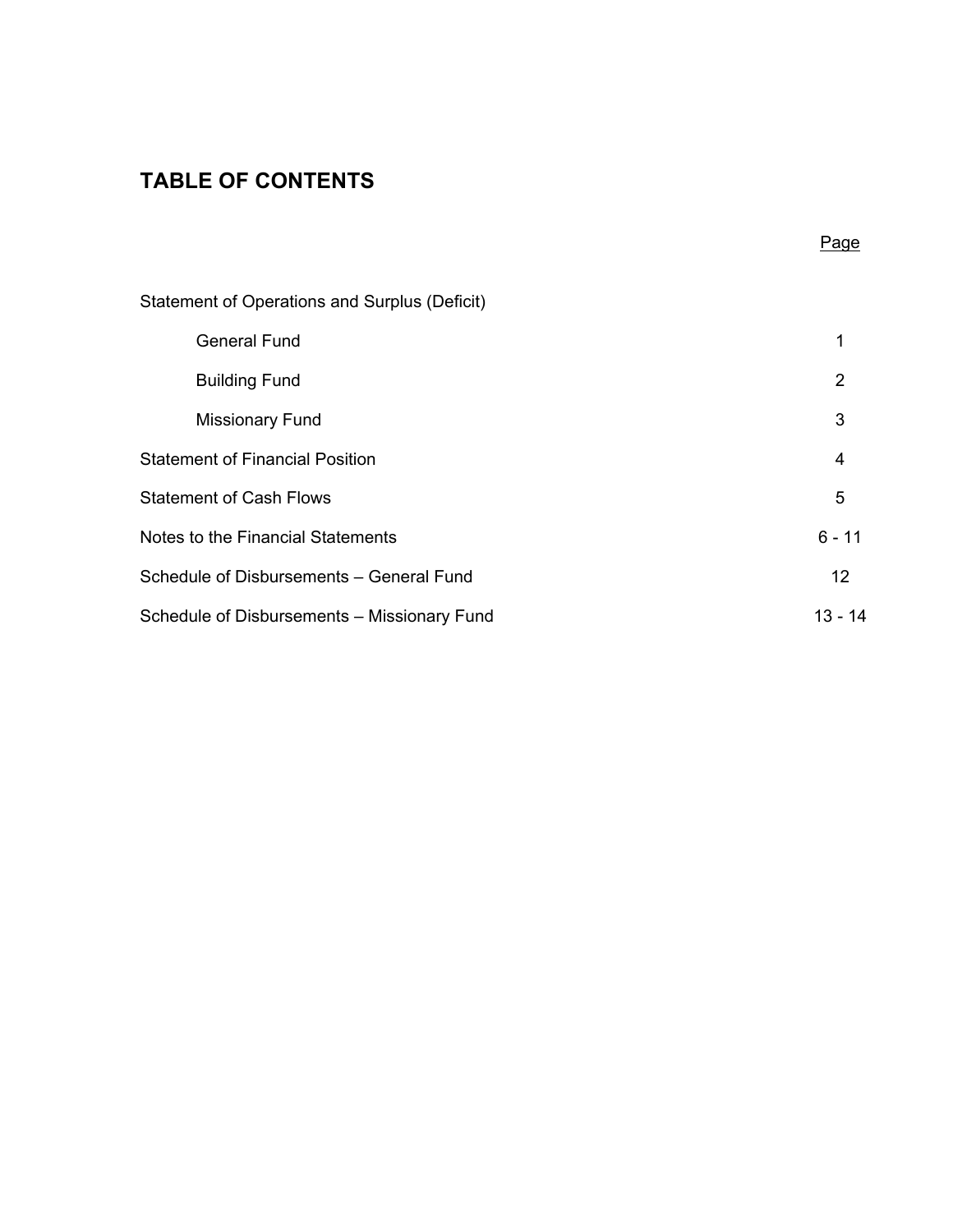## **CALVARY TEMPLE WINNIPEG INC. General Fund Statement of Operations and Surplus Year Ended December 31, 2021**

|                                              | 2021            | 2020            |
|----------------------------------------------|-----------------|-----------------|
|                                              |                 |                 |
| <b>RECEIPTS</b>                              |                 |                 |
| Church tithes and offerings                  | \$2,367,611     | \$<br>2,362,988 |
| <b>Bequests</b><br>Media ministries          | 22,617          | 34,486          |
|                                              | 19,861<br>8,123 | 17,897<br>5,611 |
| Designated offerings<br><b>CEWS</b> subsidy  | 131,387         | 299,023         |
| Fees, interest and other                     | 209,687         | 158,022         |
|                                              | 2,759,286       | 2,878,027       |
|                                              |                 |                 |
| <b>DISBURSEMENTS</b>                         |                 |                 |
| Advertising and promotion                    | 850             | 2,056           |
| Building expenses - see Schedule 1           | 413,883         | 337,864         |
| Conference and travel                        | 2,710           | 6,193           |
| Donations and grants                         | 26,568          | 25,553          |
| Dues and subscriptions                       | 18,772          | 19,985          |
| <b>Gifts and farewells</b>                   | 4,552           | 6,748           |
| Hospitality                                  | 9,837           | 7,665           |
| Media ministries                             | 51,966          | 71,466          |
| Mileage                                      | 6,215           | 1,831           |
| Moving expenses                              | 28,867          |                 |
| Other operating expenses - see Schedule 1    | 124,680         | 125,074         |
| Program costs - see Schedule 1               | 117,679         | 125,251         |
| Salaries and benefits - see Schedule 1       | 1,350,597       | 1,287,076       |
| Scholarships and sponsorships                | 1,984           | 1,984           |
| Sick and needy                               | 51,138          | 34,758          |
| Speakers, singers, musicians                 | 31,907          | 22,109          |
| Tithe                                        | 221,755         | 225,473         |
| Transportation                               | 12,986          | 39,466          |
|                                              | 2,476,946       | 2,340,552       |
| <b>EXCESS OF RECEIPTS OVER DISBURSEMENTS</b> |                 |                 |
| BEFORE THE FOLLOWING                         | 282,340         | 537,475         |
| GAIN ON DISPOSAL OF FIXED ASSETS             | 2,175           |                 |
| <b>DEPRECIATION</b>                          | (137, 715)      | (130, 527)      |
|                                              |                 |                 |
| <b>EXCESS OF RECEIPTS OVER DISBURSEMENTS</b> | 146,800         | 406,948         |
| SURPLUS (DEFICIT), BEGINNING OF YEAR         | 180,993         | (225,955)       |
| SURPLUS, END OF YEAR                         | \$<br>327,793   | \$<br>180,993   |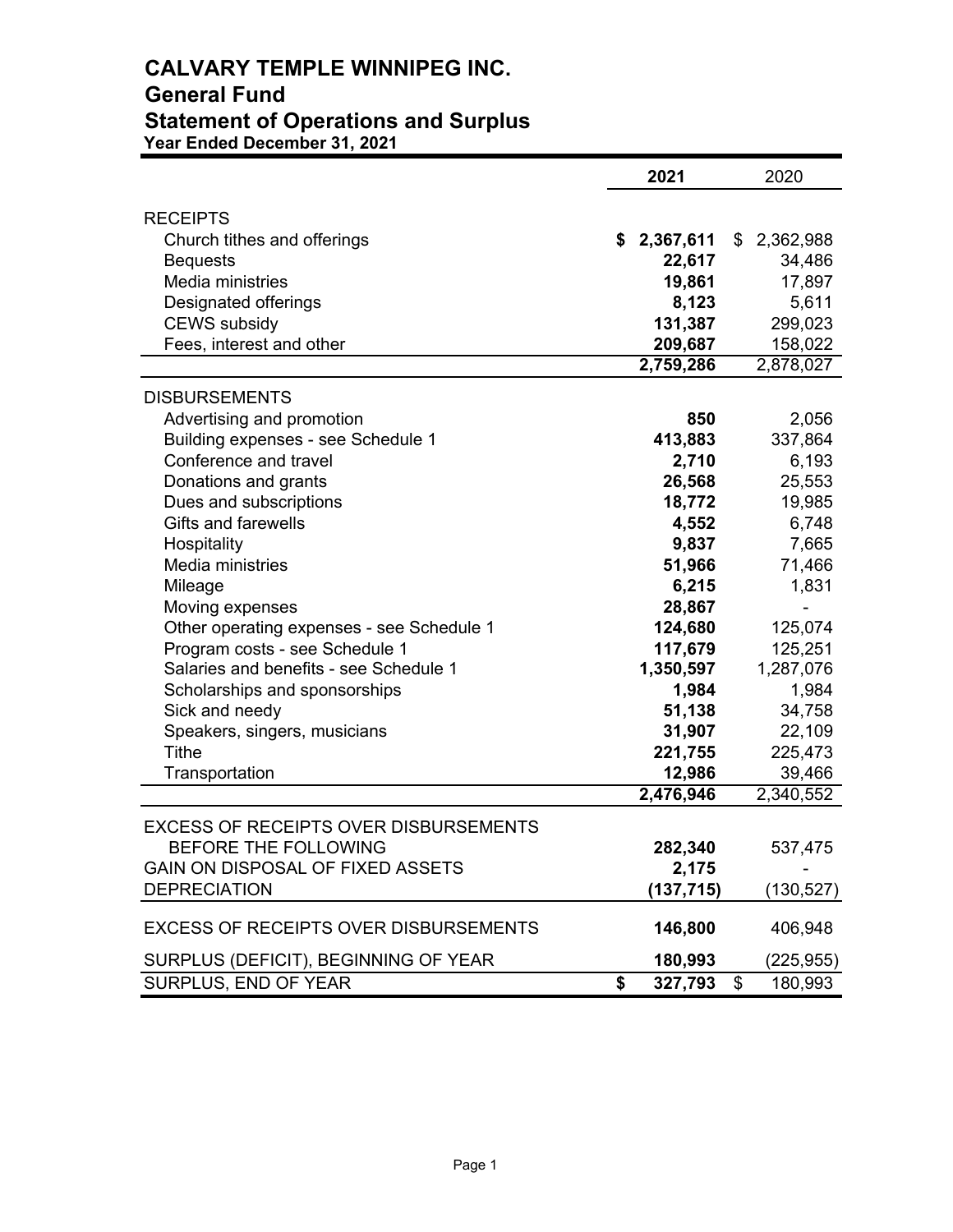## **CALVARY TEMPLE WINNIPEG INC. Building Fund Statement of Operations and Surplus Year Ended December 31, 2021**

|                                           | 2021         | 2020            |
|-------------------------------------------|--------------|-----------------|
| <b>RECEIPTS</b>                           |              |                 |
| Church offerings                          | \$<br>49,552 | \$<br>107,218   |
| Parking lot rentals and fees              | 49,231       | 53,850          |
|                                           | 98,783       | 161,068         |
| <b>DISBURSEMENTS</b>                      |              |                 |
| Interest on long-term debt                | 45,527       | 46,228          |
| Property taxes                            | 67,890       | 71,883          |
|                                           | 113,417      | 118,111         |
| (DEFICIENCY) EXCESS OF RECEIPTS OVER      |              |                 |
| DISBURSEMENTS BEFORE DEPRECIATION         | (14, 634)    | 42,957          |
| <b>DEPRECIATION</b>                       |              |                 |
| Parking lots                              | 34,598       | 34,598          |
| Buildings and building improvements       | 162,835      | 158,602         |
|                                           | 197,433      | 193,200         |
| DEFICIENCY OF RECEIPTS OVER DISBURSEMENTS | (212,067)    | (150, 243)      |
| <b>SURPLUS, BEGINNING OF YEAR</b>         | 7,373,976    | 7,524,219       |
| SURPLUS, END OF YEAR                      | \$7,161,909  | \$<br>7,373,976 |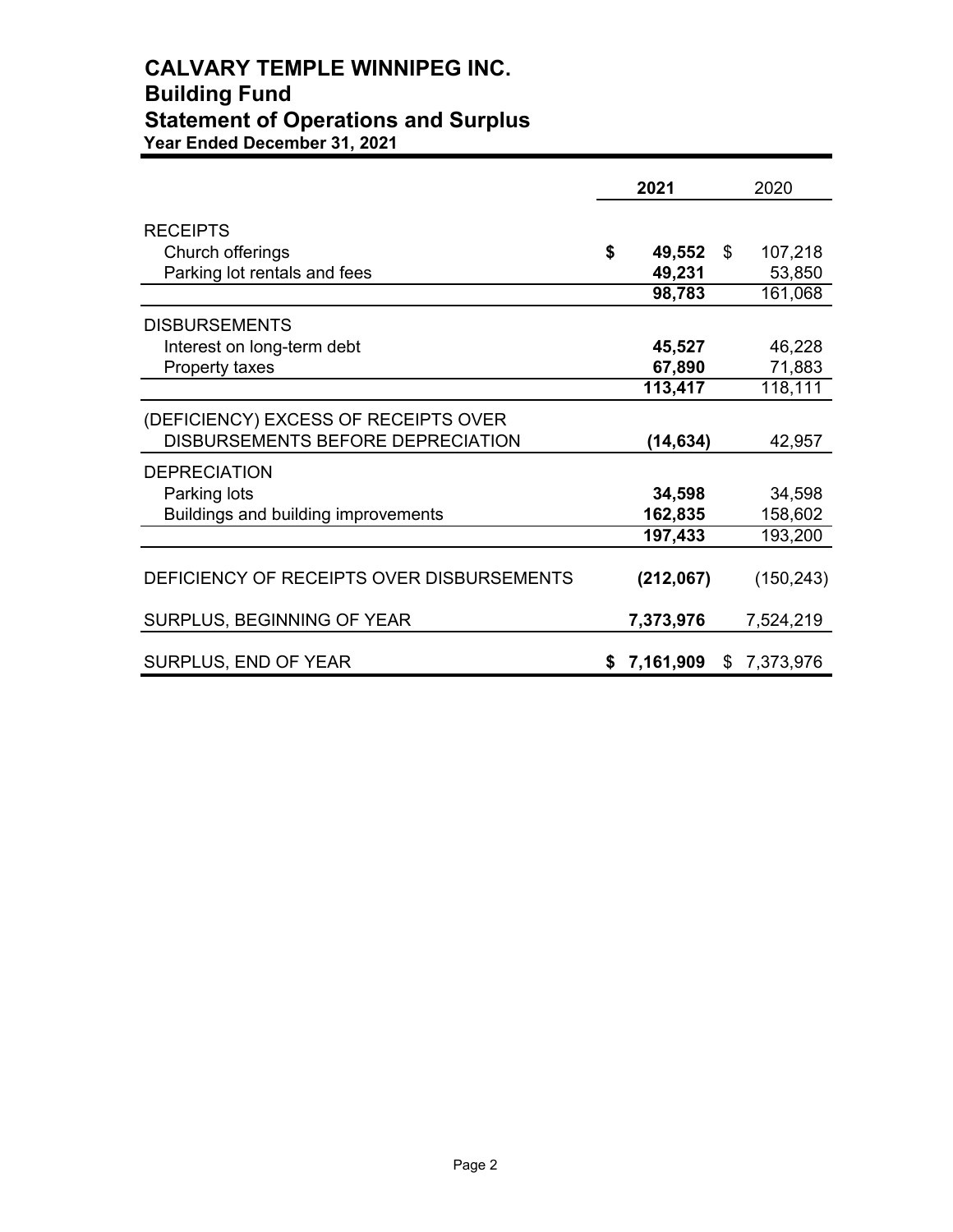## **CALVARY TEMPLE WINNIPEG INC. Missionary Fund Statement of Operations and Surplus Year Ended December 31, 2021**

|                                              | 2021          | 2020         |
|----------------------------------------------|---------------|--------------|
| <b>RECEIPTS</b>                              |               |              |
| Designated                                   | \$<br>140,920 | \$<br>89,586 |
| Undesignated                                 | 290,053       | 303,745      |
|                                              | 430,973       | 393,331      |
| <b>DISBURSEMENTS</b>                         |               |              |
| Shared Funding - see Schedule 2              | 296,286       | 298,595      |
| Family Business - see Schedule 2             | 19,948        | 39,846       |
| Other Designations - see Schedule 2          | 94,563        | 38,563       |
|                                              | 410,797       | 377,004      |
| <b>EXCESS OF RECEIPTS OVER DISBURSEMENTS</b> | 20,176        | 16,327       |
| SURPLUS, BEGINNING OF YEAR                   | 66,940        | 50,613       |
| <b>SURPLUS, END OF YEAR</b>                  | \$<br>87,116  | \$<br>66,940 |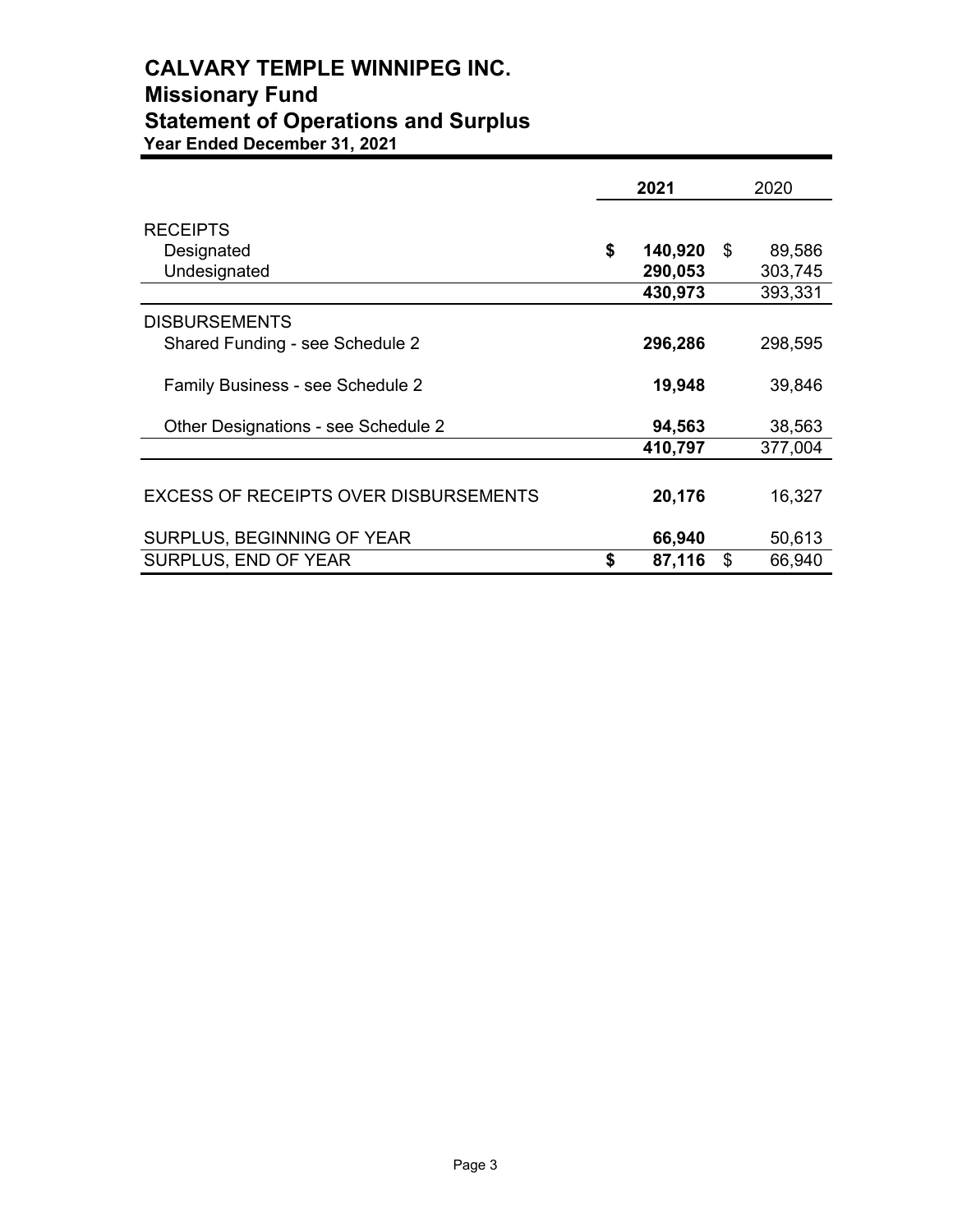## **CALVARY TEMPLE WINNIPEG INC. Statement of Financial Position**

**December 31, 2021**

|                                                      | 2021            | 2020            |
|------------------------------------------------------|-----------------|-----------------|
| <b>ASSETS</b>                                        |                 |                 |
| <b>CURRENT</b>                                       |                 |                 |
| Cash                                                 | \$<br>563,255   | \$<br>538,438   |
| Cash restricted (Note 3)                             | 16,775          | 1,590           |
| Short-term investments (Note 5)                      | 7,897           | 7,811           |
| Accounts receivable                                  | 55,468          | 102,195         |
| Prepaid expenses                                     | 2,900           | 2,900           |
|                                                      | 646,295         | 652,934         |
| FIXED ASSETS (Note 6)                                | 8,343,066       | 8,393,444       |
|                                                      | \$<br>8,989,361 | \$9,046,378     |
|                                                      |                 |                 |
| <b>LIABILITIES</b>                                   |                 |                 |
| <b>CURRENT</b>                                       |                 |                 |
| Accounts payable and accrued liabilities             | \$<br>278,112   | \$<br>212,193   |
| Government remittances payable                       | 9,615           | 8,195           |
| Current portion of capital lease obligation (Note 7) | 14,255          | 13,222          |
| Current portion of long-term debt (Note 8)           | 85,572          | 85,572          |
|                                                      | 387,554         | 319,182         |
| CAPITAL LEASE OBLIGATION (Note 7)                    | 16,712          | 31,437          |
| LONG-TERM DEBT (Note 8)                              | 1,008,277       | 1,073,850       |
|                                                      | 1,412,543       | 1,424,469       |
|                                                      |                 |                 |
| <b>SURPLUS</b>                                       |                 |                 |
| <b>GENERAL</b>                                       | 327,793         | 180,993         |
|                                                      |                 |                 |
| <b>BUILDING</b>                                      | 7,161,909       | 7,373,976       |
| <b>MISSIONARY</b>                                    | 87,116          | 66,940          |
|                                                      | 7,576,818       | 7,621,909       |
|                                                      | \$<br>8,989,361 | \$<br>9,046,378 |

. . . . . . . . . . . . . . . . . . . . . . . . . . . . . . . . . . . Director

. . . . . . . . . . . . . . . . . . . . . . . . . . . . . . . . . . . Director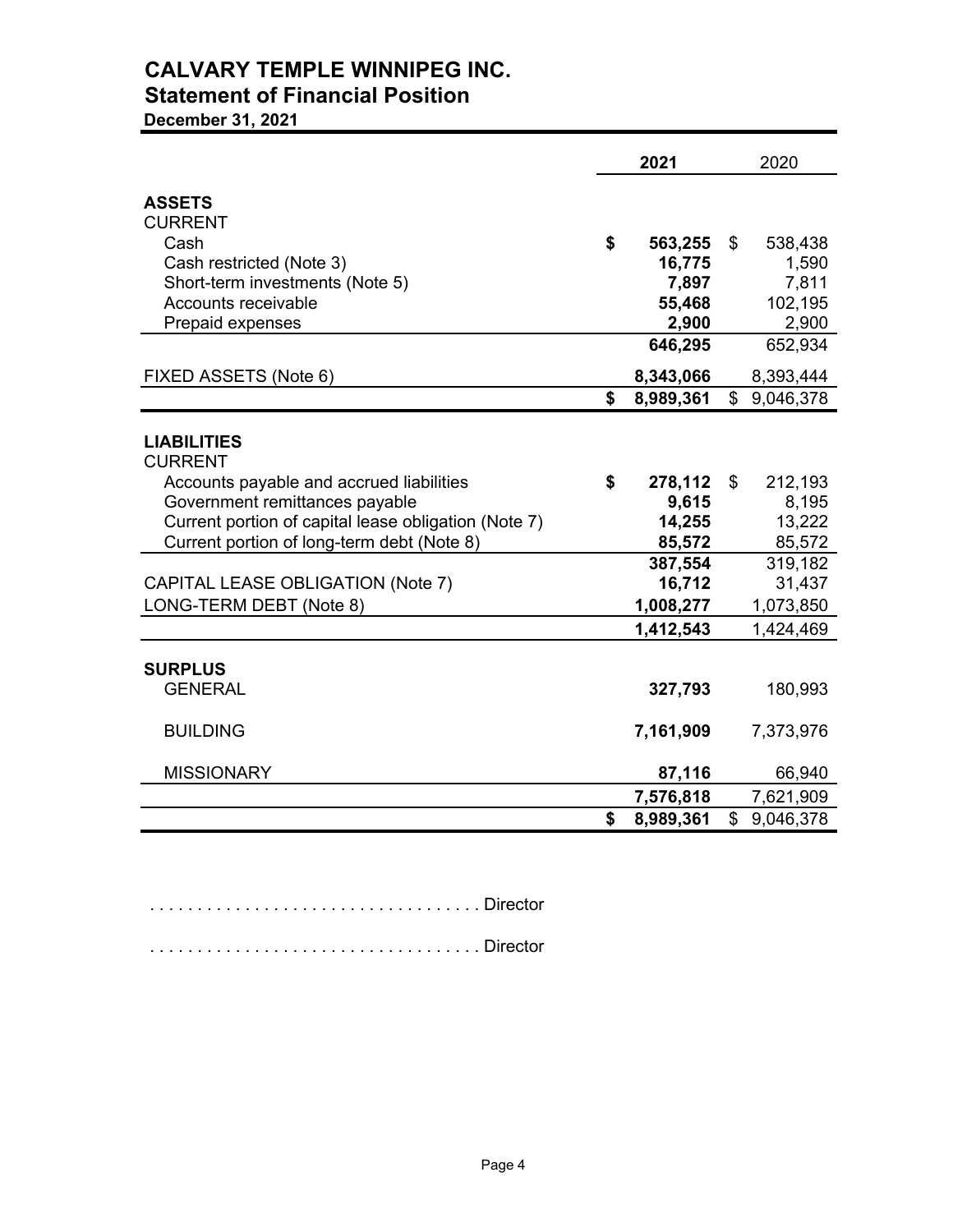## **CALVARY TEMPLE WINNIPEG INC. Statement of Cash Flows**

**Year Ended December 31, 2021**

|                                                                                   | 2021          | 2020 |            |  |
|-----------------------------------------------------------------------------------|---------------|------|------------|--|
| <b>OPERATING ACTIVITIES</b><br>Excess (deficiency) of receipts over disbursements |               |      |            |  |
| <b>General fund</b>                                                               | \$<br>146,800 | \$   | 406,948    |  |
| <b>Building fund</b>                                                              | (212,067)     |      | (150, 243) |  |
| Missionary fund                                                                   | 20,176        |      | 16,327     |  |
| Items not affecting cash                                                          |               |      |            |  |
| Depreciation - general fund                                                       | 137,715       |      | 130,527    |  |
| Depreciation - building fund                                                      | 197,433       |      | 193,200    |  |
|                                                                                   | 290,057       |      | 596,759    |  |
| Changes in non-cash operating working capital items<br><b>Accounts receivable</b> | 46,727        |      | 7,458      |  |
| Prepaid expenses                                                                  |               |      | 3,192      |  |
| Accounts payable and accrued liabilities                                          | 65,919        |      | 34,020     |  |
| Government remittances payable                                                    | 1,420         |      | (19, 801)  |  |
|                                                                                   | 404,123       |      | 621,628    |  |
|                                                                                   |               |      |            |  |
| <b>FINANCING ACTIVITIES</b>                                                       |               |      |            |  |
| Proceeds from bank loan                                                           | 20,000        |      | 40,000     |  |
| Repayment of capital lease obligations                                            | (13, 692)     |      | (11, 967)  |  |
| Repayment of long-term debt                                                       | (85, 573)     |      | (137, 718) |  |
|                                                                                   | (79, 265)     |      | (109, 685) |  |
|                                                                                   |               |      |            |  |
| <b>INVESTING ACTIVITIES</b>                                                       |               |      |            |  |
| Short-term investments, net                                                       | (86)          |      | (124)      |  |
| Acquisition of fixed assets                                                       | (284,770)     |      | (59, 882)  |  |
|                                                                                   | (284,856)     |      | (60,006)   |  |
|                                                                                   |               |      |            |  |
| <b>NET INCREASE IN CASH POSITION</b>                                              | 40,002        |      | 451,937    |  |
|                                                                                   |               |      |            |  |
| CASH POSITION, BEGINNING OF YEAR                                                  | 540,028       |      | 88,091     |  |
| CASH POSITION, END OF YEAR                                                        | \$<br>580,030 | \$   | 540,028    |  |
|                                                                                   |               |      |            |  |
|                                                                                   |               |      |            |  |
|                                                                                   |               |      |            |  |
|                                                                                   |               |      |            |  |
| Cash position, End of year is comprised of:                                       |               |      |            |  |
| Cash                                                                              | \$<br>563,255 | \$   | 538,438    |  |
| Cash restricted                                                                   | 16,775        |      | 1,590      |  |
|                                                                                   | \$<br>580,030 | \$   | 540,028    |  |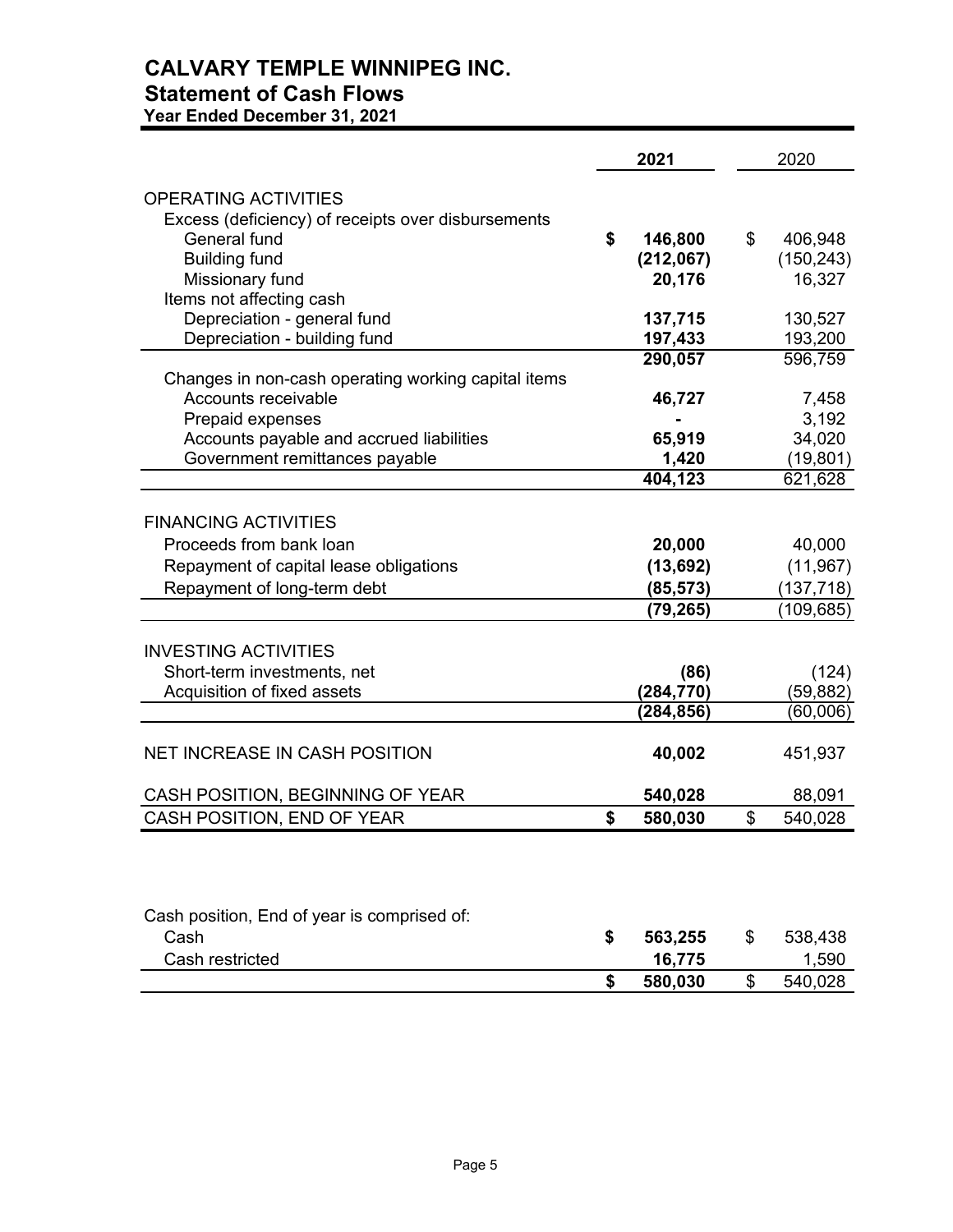#### **1. PURPOSE OF THE ORGANIZATION**

The Church is incorporated under the Corporations Act of Manitoba as Calvary Temple Winnipeg Inc. The Church is a registered charity under the Income Tax Act and is therefore exempt from income taxes.

The Church's purposes are to maintain a place of worship, to evangelize locally and abroad, and to establish other departments as needed for the furtherance of the work of the Lord.

All property of the Church is held under the trusteeship of the members of the Official Board acting as Trustees for the Members of the Church.

#### **2. SIGNIFICANT ACCOUNTING POLICIES**

The financial statements have been prepared in accordance with Canadian accounting standards for not-for-profit organizations and reflect the following significant accounting policies:

*a) Fund accounting* 

Calvary Temple Winnipeg Inc. follows the restricted fund method of accounting for contributions.

The General Fund accounts for the Church's program delivery and administrative activities.

The Building Fund reports restricted resources related to the expansion of the church and camp buildings and the operation of the parking lot.

The Missionary Fund reports restricted resources related to various missionary activities.

*b) Revenue recognition* 

Receipts related to church tithes and offerings and bequests are recognized in the appropriate fund upon receipt of the offering. Investment income on short-term investments is recognized as revenue in the General Fund when earned. The Church recognizes parking lot rentals and fees in the Building Fund when persuasive evidence of an arrangement exists, service has been provided, the price is fixed or determinable and collection is reasonably assured.

#### *c) Contributed services*

A large number of people have volunteered significant amounts of their time to Calvary Temple Winnipeg Inc. No objective basis is available to measure the value of this significant contribution and no amount has been reflected in these financial statements for these services.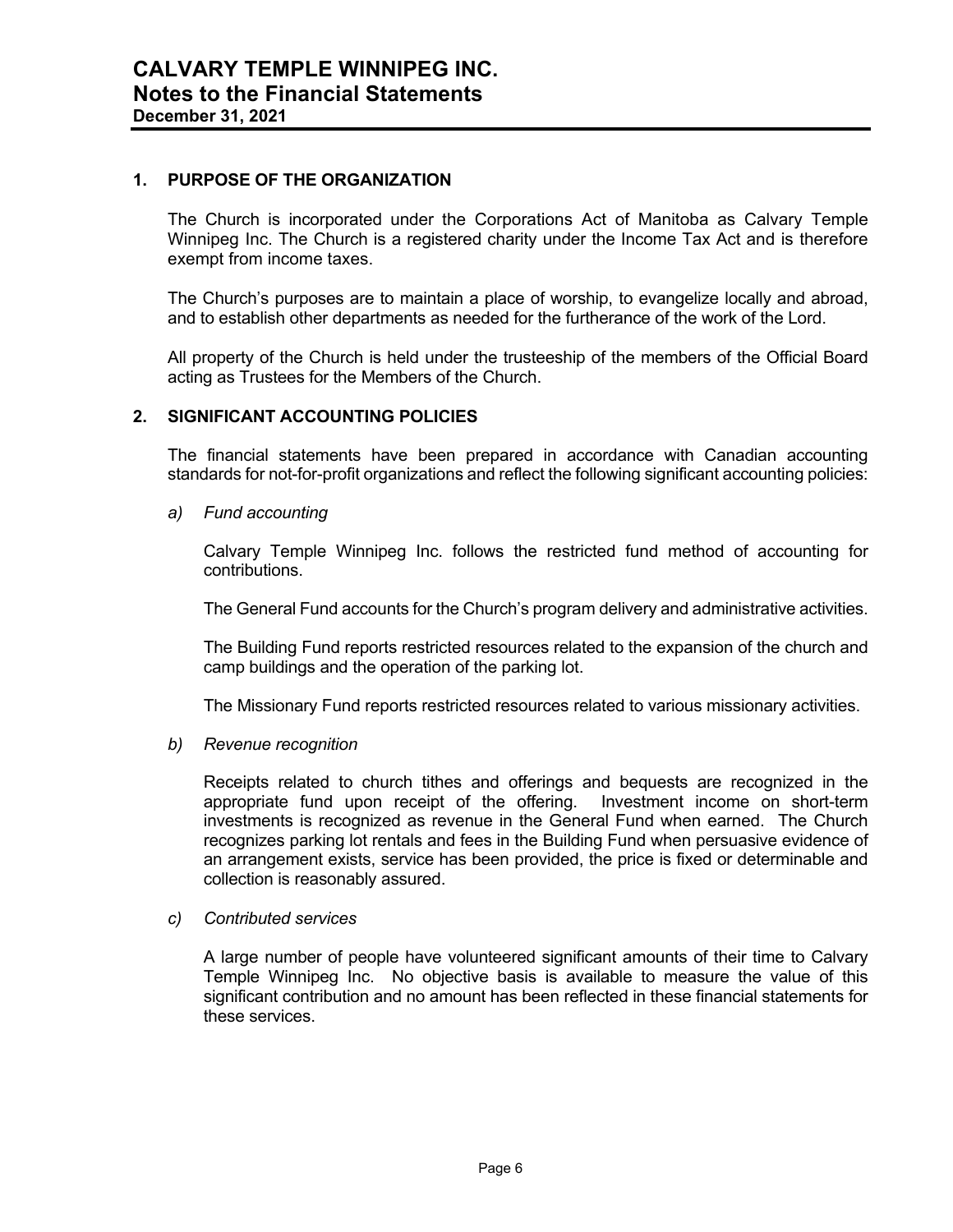#### **2. SIGNIFICANT ACCOUNTING POLICIES (continued)**

#### *d) Fixed assets*

Fixed assets have been recorded at cost. Depreciation, which is based on the cost less the residual value over the useful life of the asset, is computed using straight-line depreciation over the following periods:

| Building structures and improvements | 50 years |
|--------------------------------------|----------|
| Major building components            | 25 years |
| Rental property - parking lots       | 50 years |
| Furniture and fixtures               | 10 years |
| Sound and television equipment       | 10 years |
| Computer equipment                   | 3 years  |
| Vehicles                             | 10 years |

In the year of acquisition, fixed assets are depreciated at one-half the annual rate of depreciation.

#### *e) Financial instruments*

Financial assets and financial liabilities are initially recognized at fair value when the Church becomes a party to the contractual provisions of the financial instrument. Subsequently, all financial instruments are measured at amortized cost.

Transaction costs related to financial instruments measured at fair value are expensed as incurred. Transaction costs related to the other financial instruments are added to the carrying value of the asset or netted against the carrying value of the liability and are then recognized over the expected life of the instrument using the effective interest method. Any premium or discount related to an instrument measured at amortized cost is amortized over the expected life of the item using the effective interest method and recognized in net earnings as interest income or expense.

With respect to financial assets measured at cost or amortized cost, the Church recognizes in net earnings an impairment loss, if any, when it determines that a significant adverse change has occurred during the period in the expected timing or amount of future cash flows. When the extent of impairment of a previously written-down asset decreases and the decrease can be related to an event occurring after the impairment was recognized, the previously recognized impairment loss shall be reversed in net earnings in the period the reversal occurs.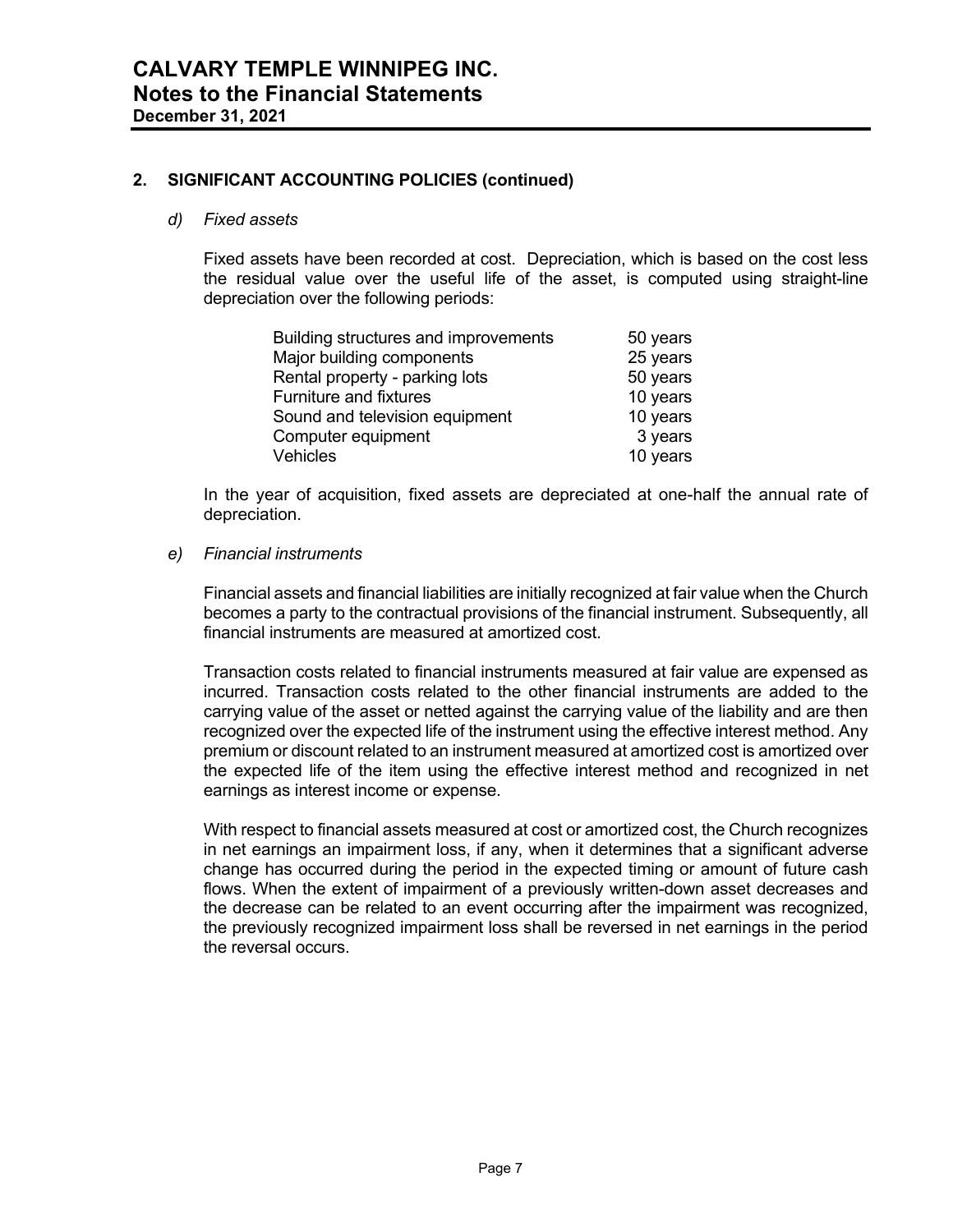#### **2. SIGNIFICANT ACCOUNTING POLICIES (continued)**

#### *f) Pension plan*

The Church accrues its obligations under the defined benefit pension plan as the employees render the services necessary to earn the pension benefits. More specifically, the Church accounts for its defined benefit pension plans using the immediate recognition approach. Under the immediate recognition approach, the Church determines the accrued benefit obligation based on an actuarial valuation report prepared for funding purposes. The Church recognizes the net amount of the accrued benefit obligation and the fair value of plan assets in the statement of financial position. Actuarial gains and losses are included in the cost of the plan for the year.

#### *g) Use of estimates*

The preparation of financial statements in conformity with Canadian accounting standards for not-for-profit organizations requires management to make estimates and assumptions that affect the reported amounts of assets and liabilities and disclosures of contingent assets and liabilities at the date of the financial statements and the reported amounts of receipts and disbursements during the reporting period. Significant estimates include the estimated useful life of fixed assets and the carrying value of the accrued benefit obligation. Actual results could differ from these estimates.

#### *h) Government assistance*

Government assistance related to reimbursement of current expenses is recognized as income when it is received or receivable if the amount to be received can be reasonably estimated and there is reasonable assurance that the Church has complied with all conditions of the assistance. The Church has elected to show government assistance received related to the Canada Employment Wage Subsidy as revenue.

#### **3. CASH RESTRICTED**

During the year the Church received donations that were designated to debt reduction. These donations have been restricted until such time as a lump sum payment can be made.

#### **4. BANK INDEBTEDNESS**

The Church has arranged for the following credit facilities with the Canadian Imperial Bank of Commerce ("CIBC"): an operating line of credit to a maximum of \$250,000 bearing interest at prime plus .50%, non-revolving demand instalment loans to a maximum of \$1,695,906 bearing interest at the rates listed in Note 8 and corporate VISA cards with a limit of \$50,000. These facilities are secured by a general security agreement providing a first charge over all present and future assets of the Church, present and future collateral mortgage for \$2,500,000 giving CIBC a first charge over 400 & 440 Hargrave Street, Winnipeg and assignment of insurance over 400 & 440 Hargrave Street, Winnipeg. At December 31, 2021, the Church had availed itself of \$Nil (2020 - \$Nil) of the operating line of credit. At December 31, 2021, the outstanding balance of the VISA cards was \$12,227 (2020 - \$51,529). The instalment loans are described in Note 8.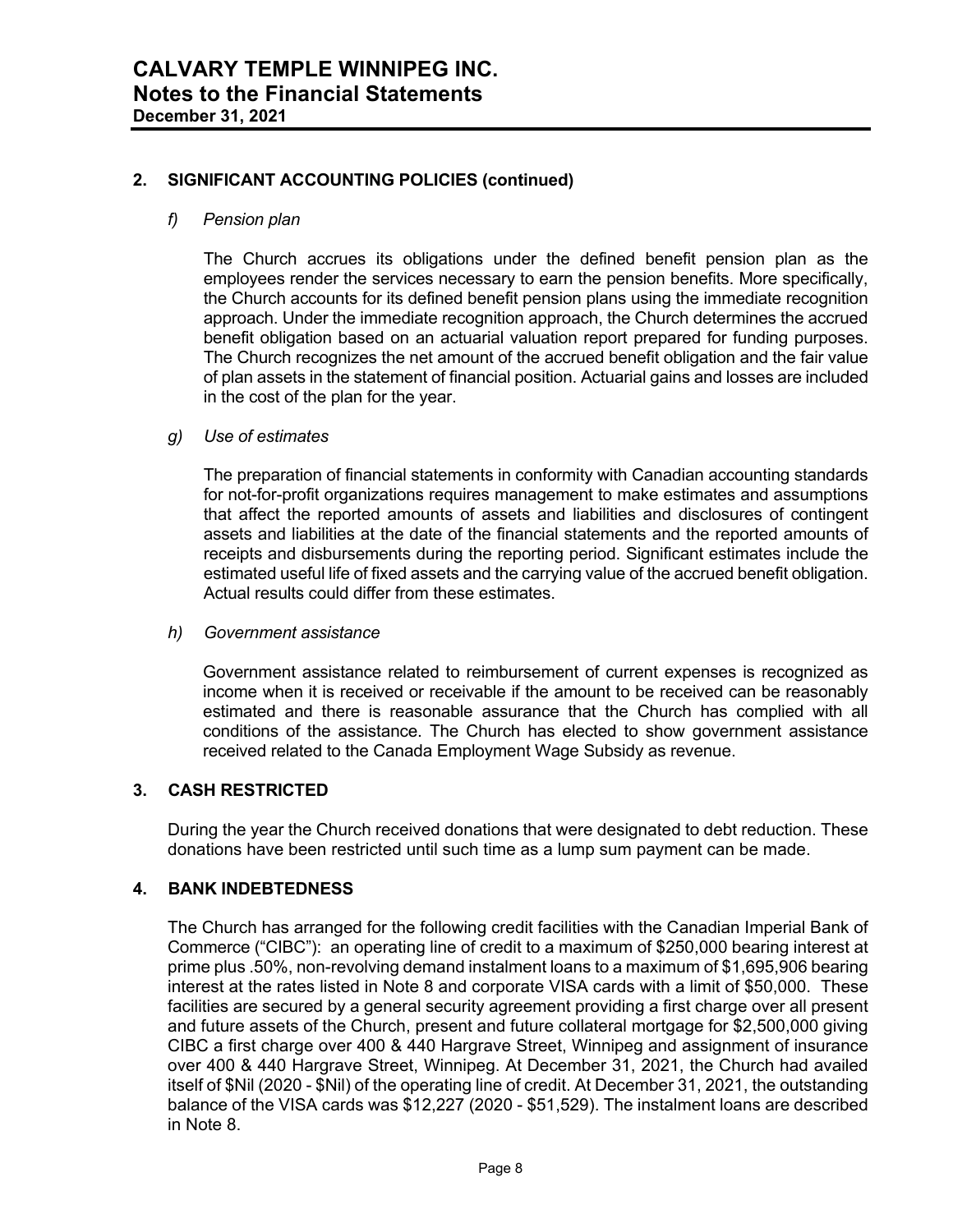#### **5. SHORT-TERM INVESTMENTS**

|                                            | <u> 2021</u> |       |   | 2020  |
|--------------------------------------------|--------------|-------|---|-------|
| Dr. J. Eustace Purdie Scholarship          |              | 1.501 | S | 1,494 |
| Christian Service Brigade Scholarship Fund |              | 2,593 |   | 2,561 |
| Undesignated                               |              | 3,803 |   | 3,756 |
|                                            |              | 7,897 | S | 7.811 |

The short-term investments consist of guaranteed investment certificates. The Dr. J. Eustace Purdie Scholarship provides two annual scholarships to ministerial students attending the Horizon College & Seminary in Saskatoon, Saskatchewan. The Christian Service Brigade Scholarship Fund was established to provide high school graduates with tuition assistance for post-secondary Christian education.

#### **6. FIXED ASSETS**

|                                | 2021 |            |  |              |    | 2020           |                 |
|--------------------------------|------|------------|--|--------------|----|----------------|-----------------|
|                                |      |            |  | Accumulated  |    |                |                 |
|                                |      | Cost       |  | Amortization |    | Net Book Value | Net Book Value  |
|                                |      |            |  |              |    |                |                 |
| Land                           | \$   | 3,227,227  |  |              | \$ | 3,227,227      | \$<br>3,227,227 |
| <b>Buildings</b>               |      | 4,417,603  |  | 2,143,520    |    | 2,274,083      | 2,362,435       |
| <b>Building improvements</b>   |      | 1,966,480  |  | 616,551      |    | 1,349,929      | 1,215,631       |
| Rental property - parking lots |      | 1,729,890  |  | 784,101      |    | 945,789        | 980,387         |
| <b>Furniture and fixtures</b>  |      | 578,944    |  | 304,197      |    | 274,747        | 299,152         |
| Sound and television equipment |      | 441,537    |  | 373,826      |    | 67,711         | 68,984          |
| Computer equipment             |      | 30,024     |  | 19,747       |    | 10,277         | 15,987          |
| Vehicles                       |      | 235,217    |  | 93,060       |    | 142,157        | 165,679         |
| Asset under capital lease      |      | 68,153     |  | 17,007       |    | 51,146         | 57,962          |
|                                |      | 12,695,075 |  | 4,352,009    |    | 8,343,066      | \$<br>8,393,444 |

#### **7. CAPITAL LEASE OBLIGATION**

|                                             | 2021 |          | 2020         |
|---------------------------------------------|------|----------|--------------|
| Total minimum lease payments                |      | 33,555   | \$<br>49,662 |
| Less amount representing interest at 7.75%  |      | (2, 593) | (5,003)      |
|                                             |      | 30,962   | 44,659       |
| Current portion of capital lease obligation |      | 14,255   | 13,222       |
|                                             |      | 16,707   | 31,437       |

Future minimum lease payments including interes under the capital lease in each of the next following years are as follows:

| 2022 | \$<br>16,107 |
|------|--------------|
| 2023 | 16,107       |
| 2024 | 1,341        |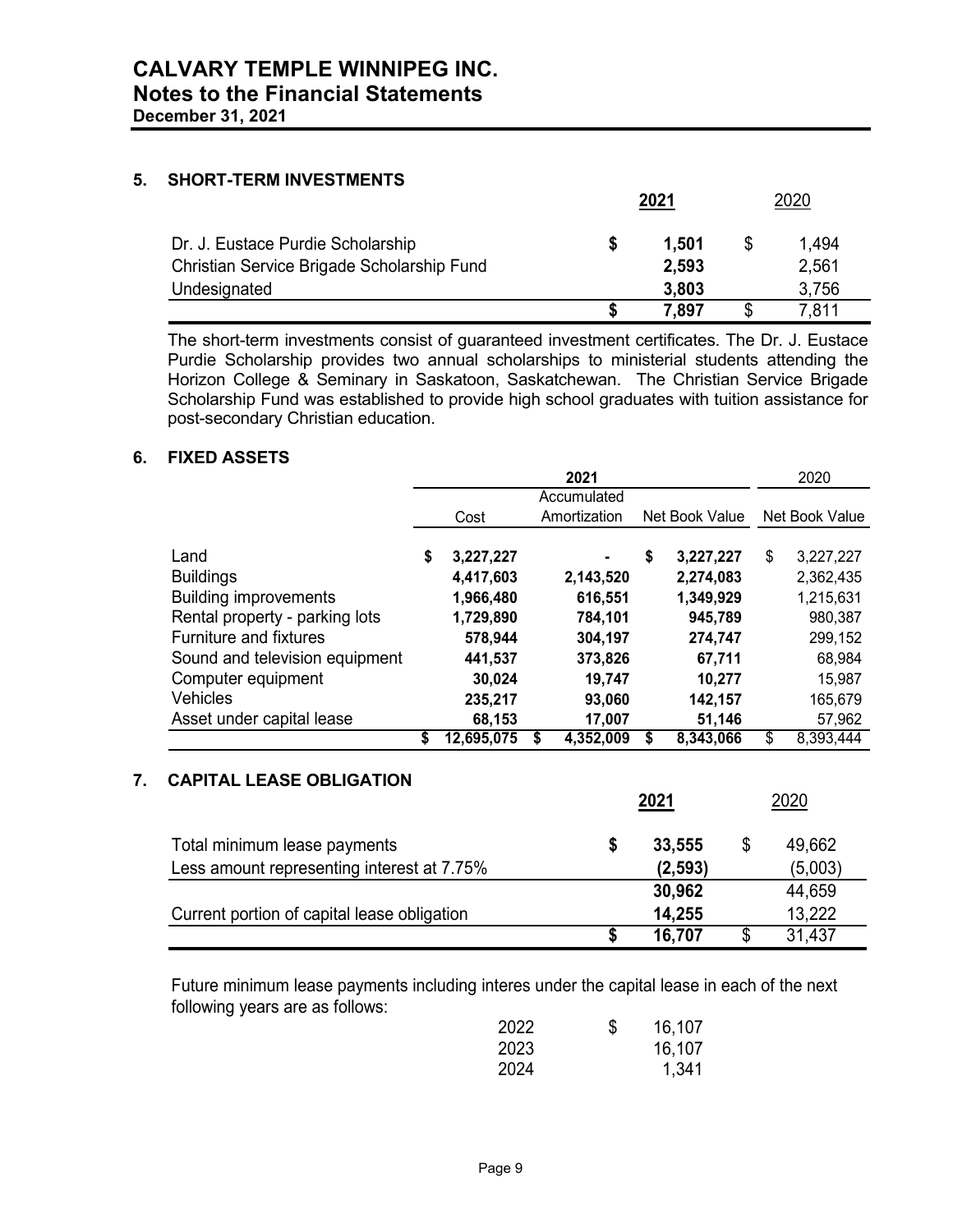#### **8. LONG-TERM DEBT**

|                                                                                                                                                                            |    | 2021      | 2020            |
|----------------------------------------------------------------------------------------------------------------------------------------------------------------------------|----|-----------|-----------------|
| CIBC, demand loan, interest at 4.418%, maturing<br>April 2023, repayable in monthly<br>payments of \$5,102 plus interest                                                   | \$ | 790,818   | \$<br>852,042   |
| CIBC, demand loan, bears interest at prime plus 1.0%,<br>maturing December 2034, repayable in monthly<br>payments of \$2,029 plus interest                                 |    | 243,031   | 267,380         |
| CIBC, CEBA loan interest free, \$40,000 is repayable<br>by December 31, 2023. If the \$40,000 cannot be repaid<br>by December 31, 2023, the full \$60,000 can be converted |    |           |                 |
| into a 3-year term loan bearing interest at 5%                                                                                                                             |    | 60,000    | 40,000          |
|                                                                                                                                                                            |    | 1,093,849 | 1,159,422       |
| Current portion of long-term debt                                                                                                                                          |    | 85,572    | 85,572          |
|                                                                                                                                                                            | S  | 1,008,277 | \$<br>1,073,850 |

The scheduled principal payments required in each of the next five years are as follows:

| 2022 | \$<br>85,572 |
|------|--------------|
| 2023 | 813,942      |
| 2024 | 24,348       |
| 2025 | 24,348       |
| 2026 | 24,348       |

#### **9. PENSION PLAN**

The Pentecostal Assemblies of Canada maintains a multiple-employer defined benefit pension plan on behalf of the Church for the benefit of the Church's employees. The plan is subject to an actuarial valuation every three years and a summary of the plan's financial position is communicated to the participating organizations at that time.

During the year, the Church was advised that based on the current financial position of the plan, that no special payments will be required by plan contributors for the next three years.

For the year ended December 31, 2021, matching contributions of \$47,319 (2020 - \$44,686) were made to the plan plus \$Nil (2020 - \$Nil) in special payments for total of \$47,319 (2020 - \$44,686).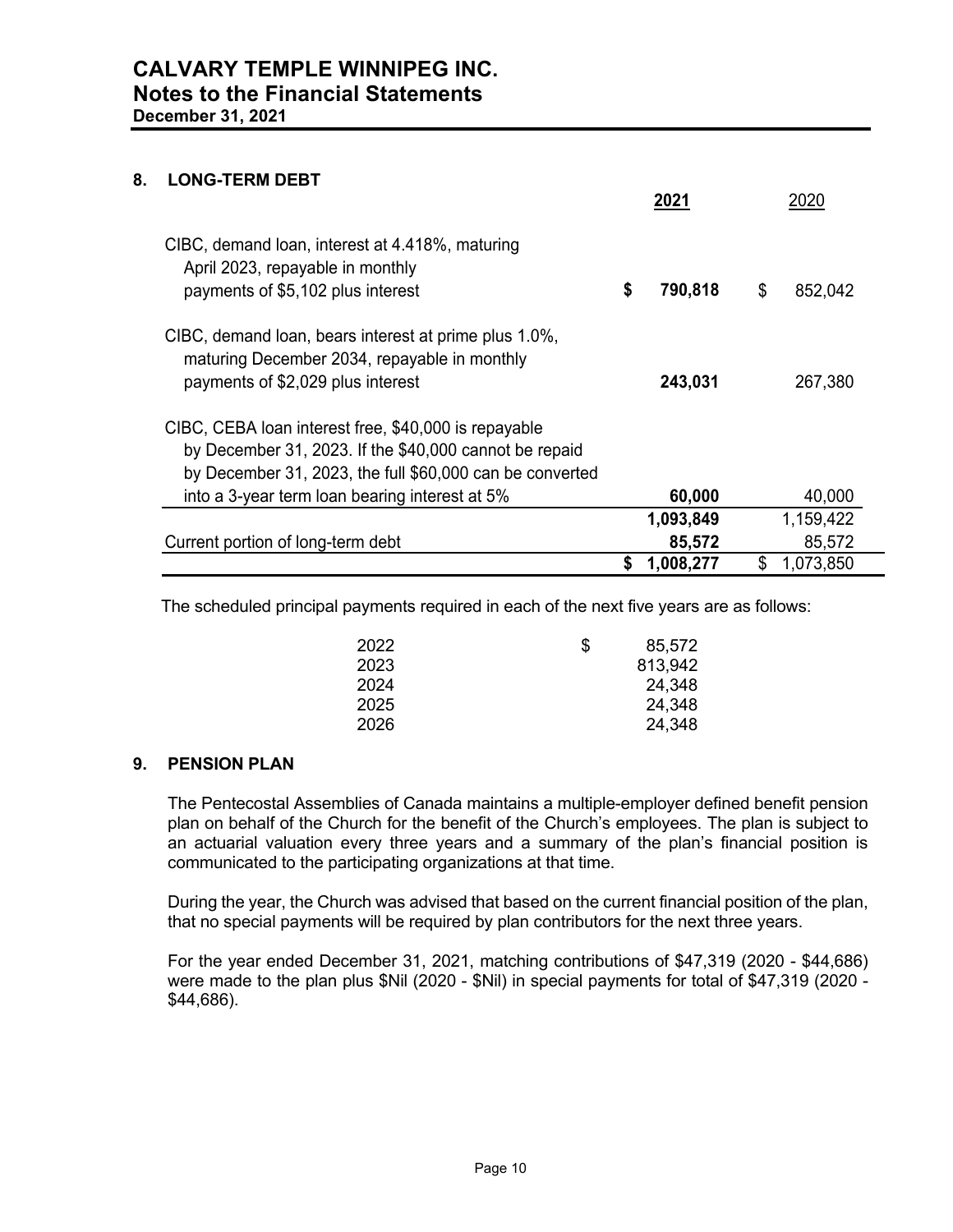#### **10. FINANCIAL INSTRUMENTS**

#### *Interest rate risk*

Interest rate risk refers to the adverse consequences of interest rate changes in the Church's cash flows, financial position and revenue. The risk arises from differences in the timing and amount of cash flows related to the Church's short-term investments. The Church is exposed to interest rate risk related to changes in market interest rates on the line of credit (see Note 4) and the variable interest rate on one of the demand loans (see Note 8). The Church does not use derivative instruments to reduce exposure to interest risk.

#### **11. COVID-19**

In March 2020, the World Health Organization declared coronavirus COVID-19 as a global pandemic. This contagious disease outbreak, and any related adverse public health developments, have adversely affected workforces, economies, and financial markets globally, potentially leading to an economic downturn. It has also disrupted the normal operations of many businesses, including that of the Church. At this time it is not possible for the Church to predict the duration or magnitude of the adverse results of the outbreak and its effects on the Church's business.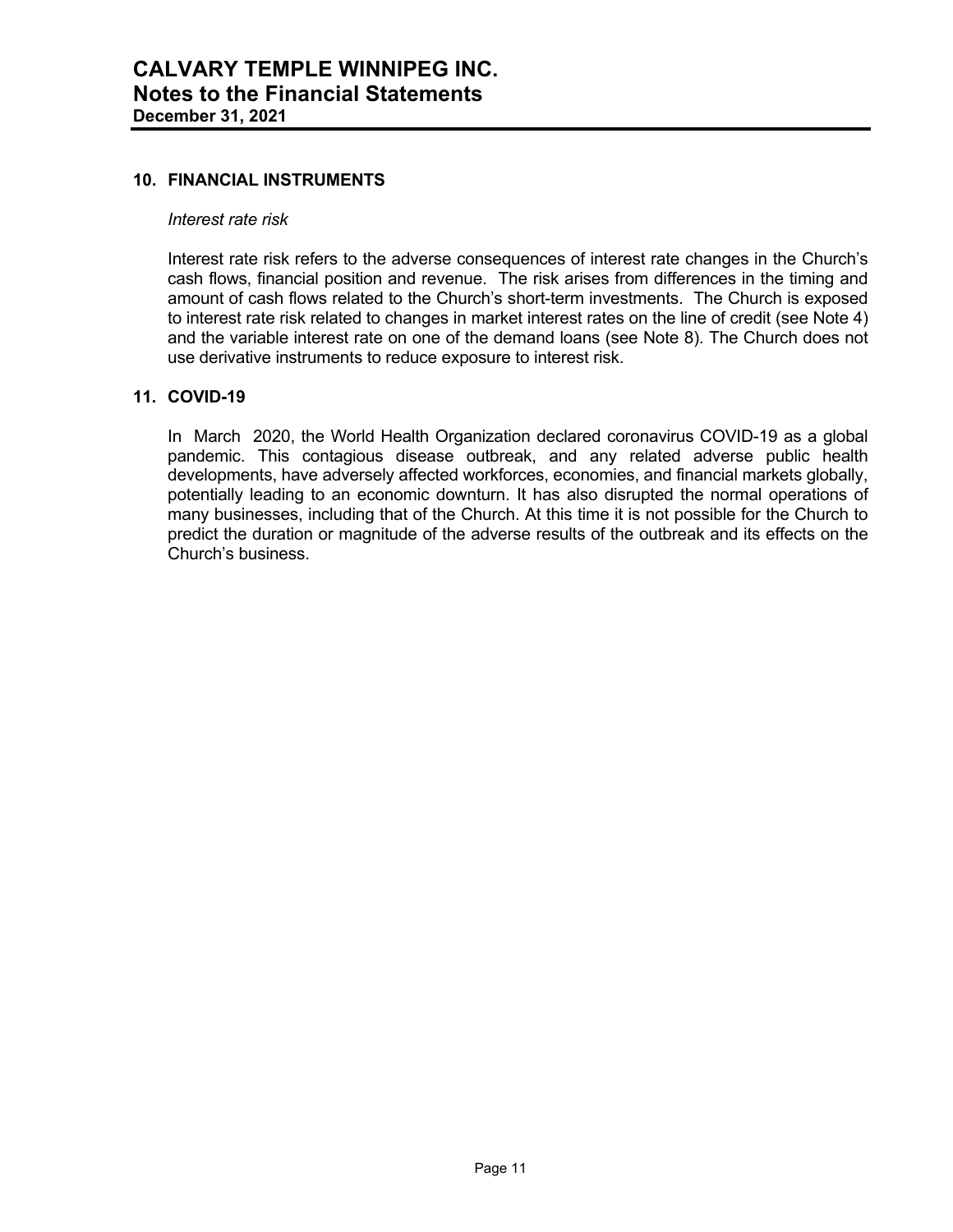## **CALVARY TEMPLE WINNIPEG INC.** Schedule 1

### **Schedule of Disbursements - General Fund Year Ended December 31, 2021**

|                                              | 2021                                 |           |                          | 2020      |  |
|----------------------------------------------|--------------------------------------|-----------|--------------------------|-----------|--|
|                                              |                                      |           |                          |           |  |
| <b>BUILDING EXPENSES</b>                     |                                      |           |                          |           |  |
| Heat, light, water                           | \$                                   | 149,684   | \$                       | 149,399   |  |
| Insurance                                    |                                      | 65,736    |                          | 67,237    |  |
| Repairs and maintenance                      |                                      | 198,463   |                          | 121,228   |  |
|                                              | $\overline{\mathbf{s}}$              | 413,883   | $\overline{\mathcal{S}}$ | 337,864   |  |
| OTHER OPERATING EXPENSES                     |                                      |           |                          |           |  |
| Audit, accounting and legal                  | \$                                   | 10,512    | \$                       | 12,366    |  |
| Computer                                     |                                      | 41,177    |                          | 34,251    |  |
| Equipment contracts, repairs and maintenance |                                      | 1,374     |                          |           |  |
| Interest and bank charges                    |                                      | 24,562    |                          | 25,170    |  |
| Postage and supplies                         |                                      | 8,098     |                          | 10,790    |  |
| Printing and stationery                      |                                      | 5,421     |                          | 5,630     |  |
| Telephone and facsimile                      |                                      | 33,536    |                          | 36,867    |  |
|                                              | $\overline{\boldsymbol{s}}$          | 124,680   | \$                       | 125,074   |  |
|                                              |                                      |           |                          |           |  |
| <b>PROGRAM COSTS</b>                         |                                      |           |                          |           |  |
| Administration                               | \$                                   | 18,710    | \$                       | 28,107    |  |
| Events and hospitality                       |                                      | 1,876     |                          | 17,107    |  |
| Library                                      |                                      | 4,229     |                          | 2,424     |  |
| Music and sound                              |                                      | 17,141    |                          | 15,299    |  |
| <b>Television editing</b>                    |                                      | 15,029    |                          | 3,845     |  |
| <b>Total adult ministries</b>                |                                      | 7,171     |                          | 11,117    |  |
| Total children's ministries                  |                                      | 47,993    |                          | 41,361    |  |
| Youth ministries                             |                                      | 5,530     |                          | 5,991     |  |
|                                              | $\overline{\mathbf{s}}$              | 117,679   | \$                       | 125,251   |  |
|                                              |                                      |           |                          |           |  |
| <b>SALARIES AND BENEFITS</b>                 |                                      |           |                          |           |  |
| Pastors' salaries                            | \$                                   | 518,293   | \$                       | 518,412   |  |
| <b>Church salaries</b>                       |                                      | 551,240   |                          | 488,170   |  |
| Contracts                                    |                                      | 82,277    |                          | 89,974    |  |
| C.P.P. and E.I.                              |                                      | 59,695    |                          | 55,753    |  |
| Group benefits                               |                                      | 91,773    |                          | 90,081    |  |
| Pension plan (Note 9)                        |                                      | 47,319    |                          | 44,686    |  |
|                                              | $\overline{\boldsymbol{\mathsf{s}}}$ | 1,350,597 | \$                       | 1,287,076 |  |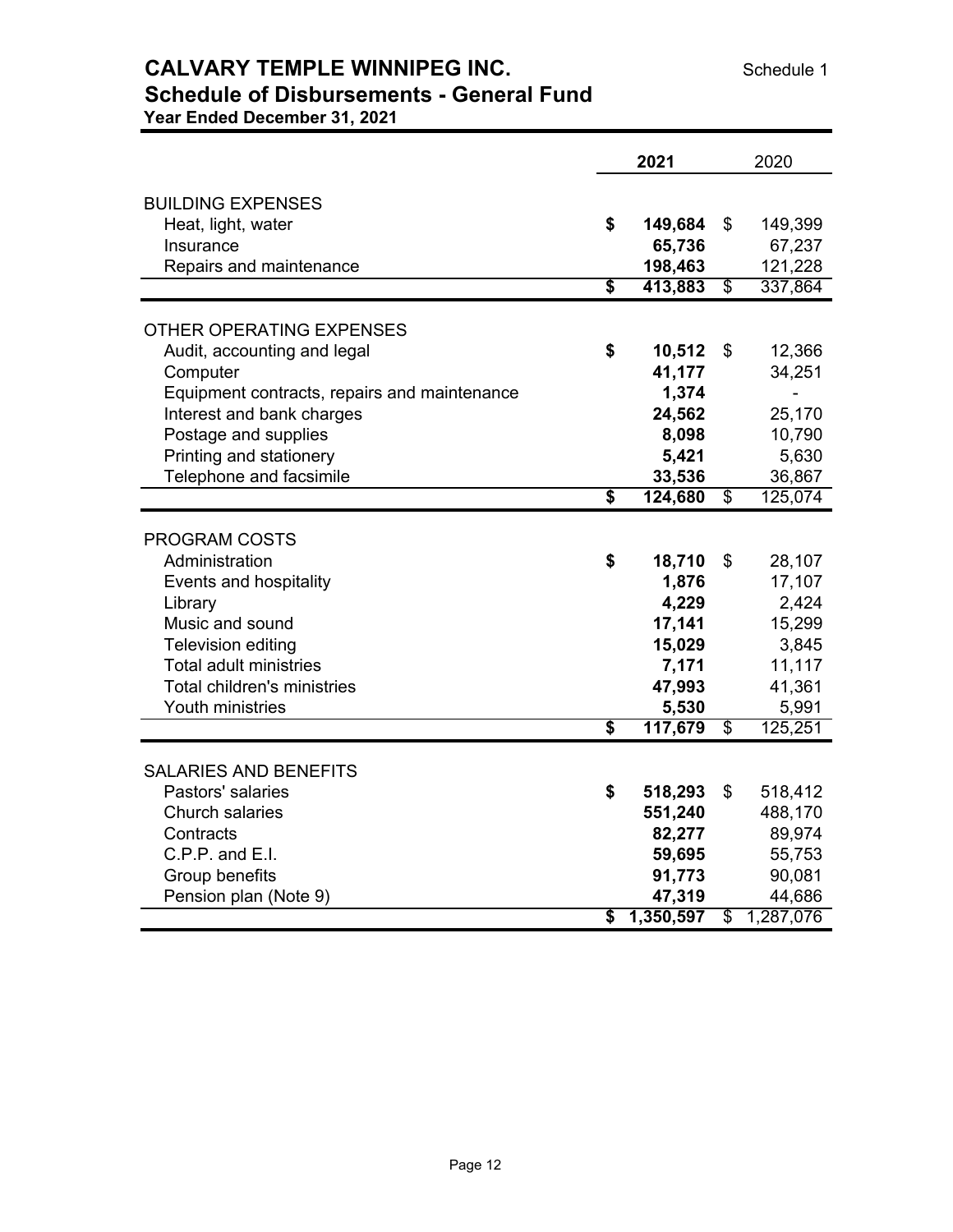## **CALVARY TEMPLE WINNIPEG INC.** Schedule 2 **Schedule of Disbursements - Missionary Fund**

**Year Ended December 31, 2021**

|                                                | 2021          | 2020          |
|------------------------------------------------|---------------|---------------|
| Shared Funding (Other)                         |               |               |
| Mozambique Bible College                       | \$<br>24,000  | \$<br>28,800  |
| Rowley, Ian and Tiffany - Phnom P              | 18,220        | 18,820        |
| Tambov, Russia                                 | 16,800        | 16,800        |
| <b>Phil Aud - University Campus Ministries</b> | 14,015        | 8,500         |
| Emmanuel, Christo - India                      | 12,320        | 10,155        |
| Dewit, Peter - France                          | 12,200        | 12,000        |
| Courey, David - Belgium                        | 12,000        | 12,450        |
| ERDO - General                                 | 12,000        | 12,000        |
| Junghans, Tammy                                | 12,000        | 12,000        |
| Greg Wood, Children's Camps International      | 9,300         | 10,485        |
| Neubaurer, Lance - Mission Canada RRC          | 9,000         | 9,300         |
| Hildebrandt, Jarren & Cindi - Thailand         | 9,000         | 9,000         |
| Kohls, Paul and Lynn - Nairobi                 | 9,000         | 9,000         |
| Pipke, Bill & Shirley                          | 9,000         | 9,000         |
| Postal, Jeremy & Candace - Mission Canada      | 9,000         | 9,000         |
| R. Rempel - Equipping Christian Workers        | 8,400         | 6,750         |
| Feser, Jeremy & Christine - Tanzania           | 7,000         | 6,000         |
| Heyer, Aimee - Angola                          | 6,300         | 6,040         |
| Square One World Media - Ebadi, Shoaib         | 6,171         | 6,000         |
| Morgante, Anna - Mission Canada                | 6,100         | 6,625         |
| RAN Network - Shauna & Murray Lavender         | 6,000         | 9,000         |
| Danny Mackay - Equipping Christian Workers     | 6,000         | 7,000         |
| Timothy & Laura Block - NCEM                   | 6,000         | 6,500         |
| <b>Alfred Flett Ministries</b>                 | 6,000         | 6,000         |
| <b>Avant Ministries- Gary Cymbaluk</b>         | 6,000         | 6,000         |
| deJong, Calvary - Mission Canada               | 6,000         | 6,000         |
| John & Laural Archer - MRDS                    | 6,000         | 6,000         |
| Kerr, John                                     | 6,000         | 6,000         |
| Pankov, Alexey & Tonia - Russia                | 6,000         | 6,000         |
| RAN Network - Starkey, Jeff                    | 6,000         | 6,000         |
| Youth Unlimited (TO YFC) - Melat Hailu         | 5,000         | 6,000         |
| <b>Bridges for Peace</b>                       | 3,440         | 3,320         |
| <b>Union Gospel Mission</b>                    | 3,020         | 3,050         |
| Gideons                                        | 3,000         | 3,000         |
|                                                | \$<br>296,286 | \$<br>298,595 |